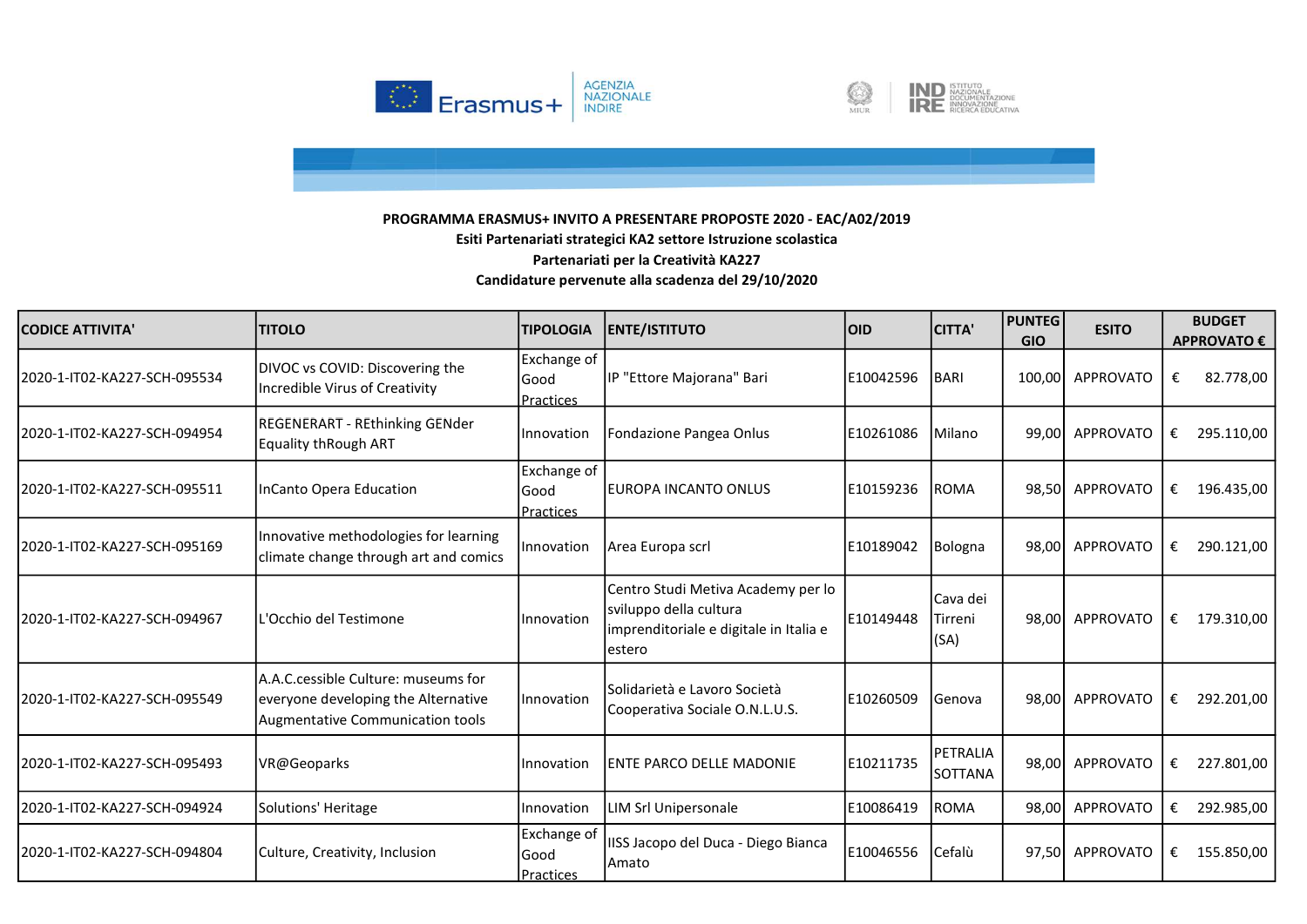



| CODICE ATTIVITA'              | <b>TITOLO</b>                                                                                               | <b>TIPOLOGIA</b>                 | <b>ENTE/ISTITUTO</b>                                      | loid      | <b>CITTA'</b>   | <b>PUNTEG</b><br><b>GIO</b> | <b>ESITO</b>        | <b>BUDGET</b><br><b>APPROVATO €</b> |
|-------------------------------|-------------------------------------------------------------------------------------------------------------|----------------------------------|-----------------------------------------------------------|-----------|-----------------|-----------------------------|---------------------|-------------------------------------|
| l2020-1-IT02-KA227-SCH-095162 | IECO IN ARTS - ARTS IN ECO                                                                                  | Exchange of<br>Good<br>Practices | Istituto d'Istruzione Superiore<br><b>Mandralisca</b>     | E10187880 | Cefalù          | 97,50                       | <b>RINUNCIA</b>     | n/a                                 |
| 2020-1-IT02-KA227-SCH-094850  | We need illusions more than reality                                                                         | Innovation                       | Ildoneus S.r.I.                                           | E10247045 | <b>Roma</b>     | 97,50                       | APPROVATO           | 292.898,00<br>€                     |
| 2020-1-IT02-KA227-SCH-095584  | MOVEMENT - Music Teaching for Life<br><b>Skills and Resiliency</b>                                          | Innovation                       | FONDAZIONE PER LA SCUOLA DELLA<br>ICOMPAGNIA DI SAN PAOLO | E10023148 | Torino          | 97,50                       | APPROVATO           | 295.933,00<br>€                     |
| 2020-1-IT02-KA227-SCH-095508  | Creative REsilience and FLExibility vs<br>Covid-19 challenges through Training                              | Innovation                       | <b>ZADIG SRL</b>                                          | E10211882 | <b>MILANO</b>   |                             | 97,00 LISTA RISERVA |                                     |
| 2020-1-IT02-KA227-SCH-095582  | EU COMICS - Educational Pathways<br>through Comics and Graphic Novels                                       | Innovation                       | TIBER UMBRIA COMETT EDUCATION<br><b>PROGRAMME</b>         | E10193740 | PERUGIA         |                             | 97,00 LISTA RISERVA |                                     |
| 2020-1-IT02-KA227-SCH-095403  | E-CR.A.F.T. Entrepreneurship, Creativity<br>and Arts for Future Teaching                                    | Innovation                       | Istituto Superiore Caselli - De Sanctis   E10240159       |           | Naples          |                             | 95,00 LISTA RISERVA |                                     |
| 2020-1-IT02-KA227-SCH-095201  | SUNRAISE - Stem UNlimited Raise thanks<br>to Arts at School in Europe                                       | Innovation                       | INAZARENO SOCIETA' COOPERATIVA<br>SOCIALE                 | E10014279 | <b>CARPI MO</b> | 94,00                       | <b>RESPINTO</b>     |                                     |
| 2020-1-IT02-KA227-SCH-095280  | lSocio-Emotional Education<br>Development to forge communities'<br>resilience through creative technologies | Innovation                       | <b>IMAKER CAMP SRLS</b>                                   | E10237481 | aprilia         | 93,00                       | <b>RESPINTO</b>     |                                     |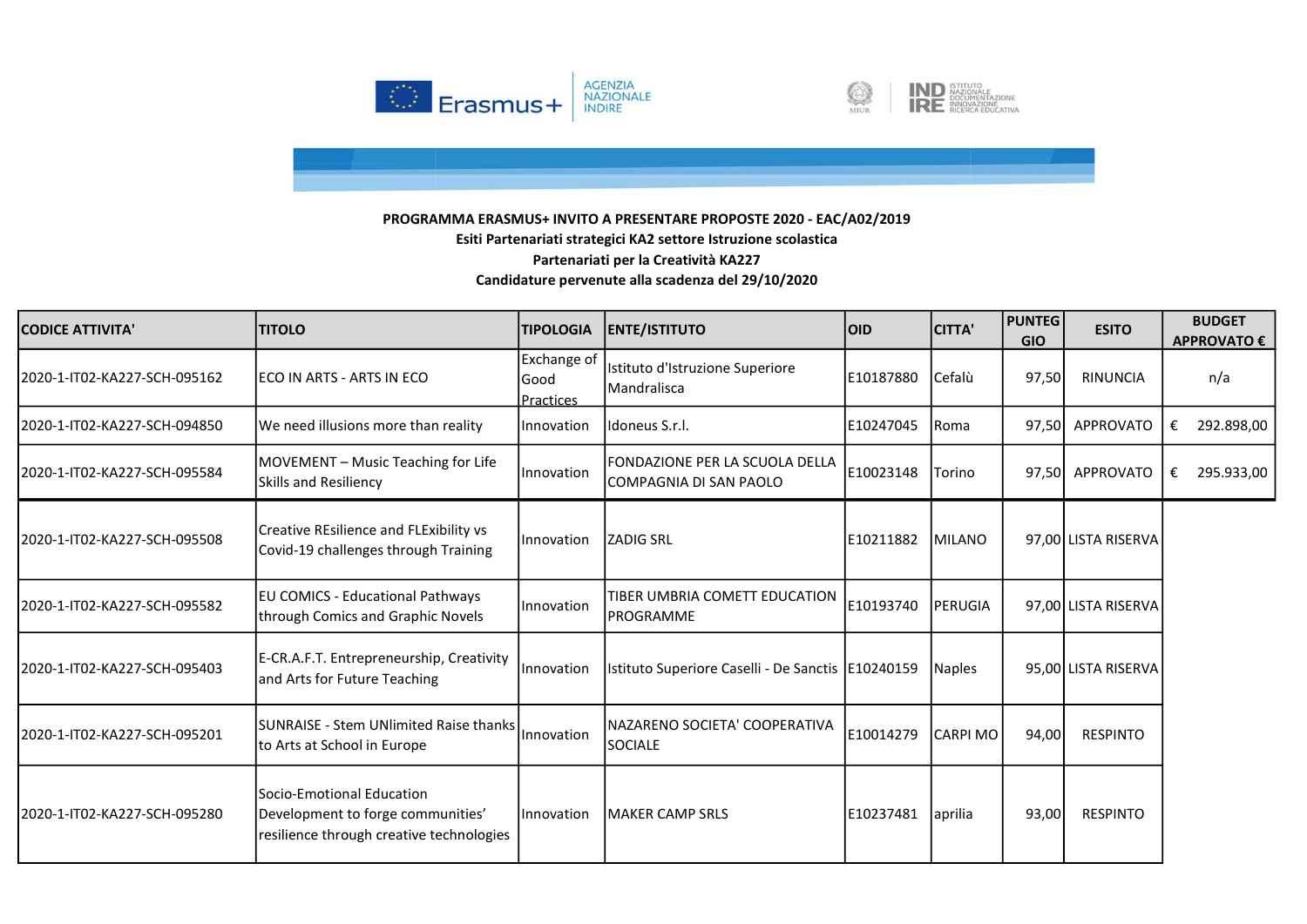



| <b>CODICE ATTIVITA'</b>       | <b>TITOLO</b>                                                                                                                               | <b>TIPOLOGIA</b>                        | <b>ENTE/ISTITUTO</b>                                                                       | <b>OID</b> | <b>CITTA'</b>                   | <b>PUNTEG</b><br><b>GIO</b> | <b>ESITO</b>    | <b>BUDGET</b><br><b>APPROVATO €</b> |
|-------------------------------|---------------------------------------------------------------------------------------------------------------------------------------------|-----------------------------------------|--------------------------------------------------------------------------------------------|------------|---------------------------------|-----------------------------|-----------------|-------------------------------------|
| l2020-1-IT02-KA227-SCH-095510 | IBOOST YOURSELF                                                                                                                             | Innovation                              | <b>ISTITUTO COMPRENSIVO STATALE</b><br>"CAPONNETTO"                                        | E10115381  | <b>CALTANIS</b><br><b>SETTA</b> | 92,00                       | <b>RESPINTO</b> |                                     |
| 2020-1-IT02-KA227-SCH-094934  | Unlock Creativity of Primary Educators                                                                                                      | Innovation                              | Fondazione Arnoldo e Alberto<br>Mondadori                                                  | E10252487  | Milano                          | 91,50                       | <b>RESPINTO</b> |                                     |
| l2020-1-IT02-KA227-SCH-095077 | 'Creative STEAM': inter-disciplinary and<br>creative science education as a tool for<br>innovation, participation and societal<br>wellbeing | Innovation                              | <b>FONDAZIONE MUSEO NAZIONALE</b><br>DELLA SCIENZA E DELLA<br>TECNOLOGIA LEONARDO DA VINCI | E10202524  | <b>MILANO</b>                   | 91,50                       | RESPINTO        |                                     |
| 2020-1-IT02-KA227-SCH-095703  | Many Hands, Many Minds Make One                                                                                                             | Innovation                              | <b>ISTITUTO LEOPARDI</b>                                                                   | E10261130  | <b>IMILANO</b>                  | 91,50                       | <b>RESPINTO</b> |                                     |
| l2020-1-IT02-KA227-SCH-095011 | Mediterraneo Digitale - reti e<br>connessioni                                                                                               | Exchange of<br>Good<br><b>Practices</b> | <b>IMus-e Italia Onlus</b>                                                                 | E10019907  | <b>Genova</b>                   | 91,00                       | <b>RESPINTO</b> |                                     |
| 2020-1-IT02-KA227-SCH-095381  | Creativity in action in primary and<br>middle secondary school education                                                                    | Innovation                              | Fondazione Reggio Children - Centro<br>Loris Malaguzzi                                     | E10111681  | Reggio<br><b>Emilia</b>         | 89,50                       | <b>RESPINTO</b> |                                     |
| 2020-1-IT02-KA227-SCH-095145  | A bridge of books in the Mediterranean                                                                                                      | <i>Innovation</i>                       | UNIVERSITA TELEMATICA PEGASO                                                               | E10118256  | <b>NAPOLI</b>                   | 88,00                       | <b>RESPINTO</b> |                                     |
| l2020-1-IT02-KA227-SCH-094775 | Play, Enjoy And Create for Europe                                                                                                           | Innovation                              | IBIENNALE DELLE ARTI E DELLE<br>SCIENZE DEL MEDITERRANEO                                   | E10126754  | Pellezzan                       | 88,00                       | <b>RESPINTO</b> |                                     |
| l2020-1-IT02-KA227-SCH-095714 | VisuAl Literacy Upskilling pathways in<br>Education                                                                                         | Innovation                              | ASSOCIAZIONE GIROTONDO                                                                     | E10170186  | BERGAM<br>Ω                     | 87,50                       | <b>RESPINTO</b> |                                     |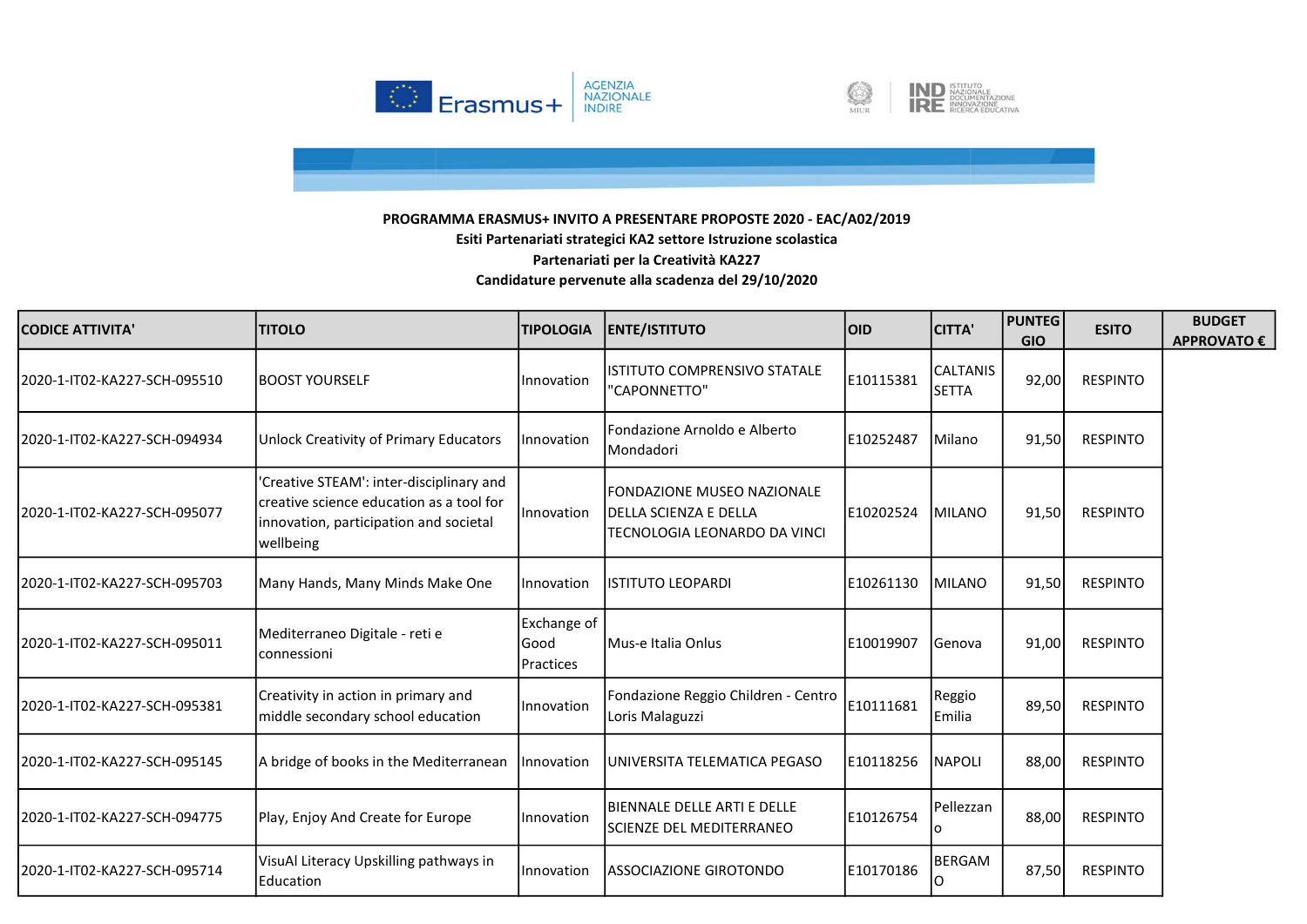



| <b>CODICE ATTIVITA'</b>       | <b>ITITOLO</b>                                                                    | <b>TIPOLOGIA</b>                          | <b>ENTE/ISTITUTO</b>                                                                                                 | loid       | <b>CITTA'</b>         | <b>PUNTEG</b><br><b>GIO</b> | <b>ESITO</b>    | <b>BUDGET</b><br><b>APPROVATO €</b> |
|-------------------------------|-----------------------------------------------------------------------------------|-------------------------------------------|----------------------------------------------------------------------------------------------------------------------|------------|-----------------------|-----------------------------|-----------------|-------------------------------------|
| l2020-1-IT02-KA227-SCH-095533 | Enabling eXtremely Creative, Inclusive,<br>Inspiring Teachers for Europe          | <b>Innovation</b>                         | UNIVERSITA DEGLI STUDI DI<br>MODENA E REGGIO EMILIA                                                                  | E10208626  | <b>MODENA</b>         | 87,50                       | <b>RESPINTO</b> |                                     |
| 2020-1-IT02-KA227-SCH-095170  | Digital Education by the help of film-<br>making                                  | Innovation                                | ASSOCIAZIONE CULTURALE JUMPIN                                                                                        | E10049535  | <b>POGGIAR</b><br>IDO | 85,50                       | <b>RESPINTO</b> |                                     |
| 2020-1-IT02-KA227-SCH-095427  | lVirtual Museums for Schools                                                      | <b>Innovation</b>                         | Museo Ambientalistico Madonita                                                                                       | E10250252  | Polizzi<br>Generosa   | 85,50                       | <b>RESPINTO</b> |                                     |
| 2020-1-IT02-KA227-SCH-095627  | lPerform and share local histories                                                | Innovation                                | Istituto Comprensivo "G. Lucatelli"                                                                                  | E10043871  | Tolentino             | 83,00                       | <b>RESPINTO</b> |                                     |
| 2020-1-IT02-KA227-SCH-095013  | Icone di Identità - Patrimonio, Creatività<br>e didattica digitale                | Exchange of<br>lGood<br>Practices         | D.A.R.S. Donna Arte Ricerca e<br>Sperimentazione                                                                     | E10049789  | Udine                 | 79,00                       | <b>RESPINTO</b> |                                     |
| l2020-1-IT02-KA227-SCH-095307 | Supporting Teenagers Education<br>Nourishing Creativity, Inclusion and<br>Linkage | Exchange of<br>lGood<br><b>IPractices</b> | II.I.S. "Carlo e Nello Rosselli"                                                                                     | lE10156187 | Aprilia               | 78,00                       | <b>RESPINTO</b> |                                     |
| 2020-1-IT02-KA227-SCH-094953  | rediscovery of the cultural roots                                                 | Exchange of<br>Good<br>Practices          | Liceo Classico Statale "F. Capece"                                                                                   | E10176634  | Maglie                | 77,00                       | <b>RESPINTO</b> |                                     |
| 2020-1-IT02-KA227-SCH-095581  | Sustain Art - L'agenda 2030 spiegata agli<br>ladulti                              | Exchange of<br>lGood<br><b>Practices</b>  | ASSISI INTERNATIONAL SCHOOL +<br><b>FONDAZIONE PATRIZIO PAOLETTI</b><br>PER LO SVILUPPO E LA<br><b>COMUNICAZIONE</b> | E10143873  | <b>Roma</b>           | 76,50                       | <b>RESPINTO</b> |                                     |
| 2020-1-IT02-KA227-SCH-095509  | Music Lab                                                                         | Exchange of<br>lGood<br><b>Practices</b>  | Istituto Comprensivo Marassi                                                                                         | E10248089  | <b>GENOVA</b>         | 76,00                       | <b>RESPINTO</b> |                                     |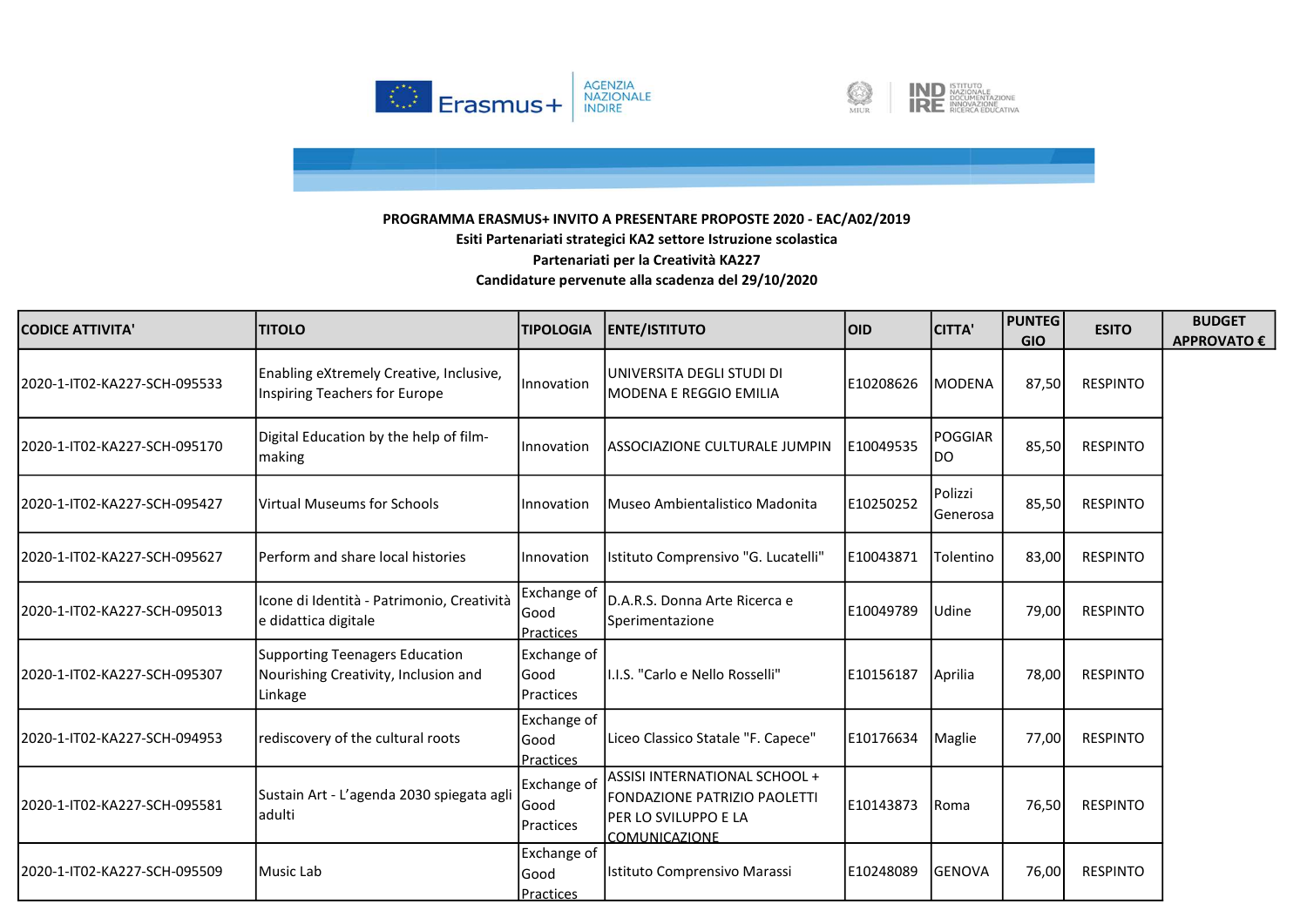



| <b>CODICE ATTIVITA'</b>      | <b>TITOLO</b>                                                                                                      | <b>TIPOLOGIA</b>                         | <b>ENTE/ISTITUTO</b>                                                          | loid.     | <b>CITTA'</b>               | <b>PUNTEG</b><br><b>GIO</b> | <b>ESITO</b>    | <b>BUDGET</b><br><b>APPROVATO €</b> |
|------------------------------|--------------------------------------------------------------------------------------------------------------------|------------------------------------------|-------------------------------------------------------------------------------|-----------|-----------------------------|-----------------------------|-----------------|-------------------------------------|
| 2020-1-IT02-KA227-SCH-095646 | Europa creativa e nuovi orizzonti<br>didattici per le nuove generazioni di<br>europei                              | Innovation                               | EUROPEAN UNIVERSITY INSTITUTE                                                 | E10209151 | <b>FIESOLE</b>              | 71,00                       | <b>RESPINTO</b> |                                     |
| 2020-1-IT02-KA227-SCH-095315 | Bauhaus for new and creative art<br>education in secondary school                                                  | Innovation                               | Consiglio Nazionale Architetti<br>Pianificatori Paesaggisti e<br>Conservatori | E10261464 | <b>Roma</b>                 | 71,00                       | <b>RESPINTO</b> |                                     |
| 2020-1-IT02-KA227-SCH-095101 | Management E-learning Experience for<br>Training cultural and creative secondary   Innovation<br>school's students |                                          | UNIVERSITA DEGLI STUDI DI UDINE                                               | E10209128 | <b>UDINE</b>                | 71,00                       | <b>RESPINTO</b> |                                     |
| 2020-1-IT02-KA227-SCH-095715 | DIGITAL@RTE: creatività digitale a<br>supporto dei bambini                                                         | Exchange of<br>lGood<br><b>Practices</b> | Istituto Comprensivo Simonetta<br><b>Salacone</b>                             | E10157793 | Roma                        | 70,50                       | <b>RESPINTO</b> |                                     |
| 2020-1-IT02-KA227-SCH-094936 | All together through culture towards the<br>lfuture                                                                | Exchange of<br>lGood<br>Practices        | ICS Mons. Gagliano                                                            | E10156043 | <b>Altavilla</b><br>Milicia | 69,50                       | <b>RESPINTO</b> |                                     |
| 2020-1-IT02-KA227-SCH-095094 | C.A.S.T. Connective Actions for Schools<br><b>Ifrom the Theater</b>                                                | Innovation                               | Associazione Culturale Teatro di<br>Piazza o d'Occasione                      | E10024561 | <b>IPrato</b>               | 67,00                       | <b>RESPINTO</b> |                                     |
| 2020-1-IT02-KA227-SCH-095580 | Women for Europe                                                                                                   | Innovation                               | <b>AIDA</b>                                                                   | E10101220 | VERONA                      | 66,00                       | <b>RESPINTO</b> |                                     |
| 2020-1-IT02-KA227-SCH-095334 | Global Citizenship Education and Art for<br>Sustainable and Inclusive Action                                       | Innovation                               | lAssociazione Solidarietà Paesi<br>Emergenti                                  | E10160941 | <b>CANTU</b>                | 63,00                       | <b>RESPINTO</b> |                                     |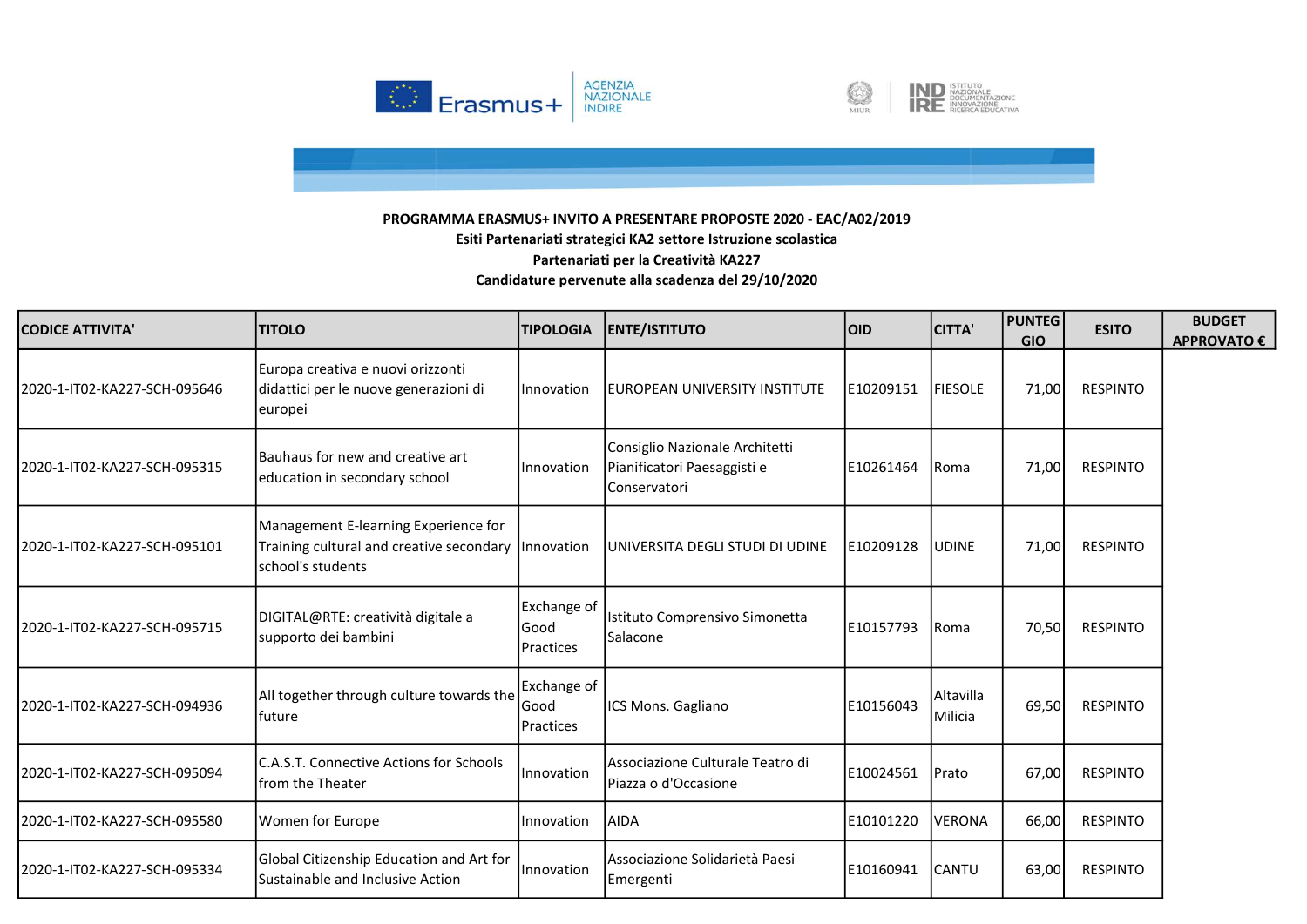



| <b>CODICE ATTIVITA'</b>      | <b>TITOLO</b>                                                                                                                                                                                                         | <b>TIPOLOGIA</b>                         | <b>ENTE/ISTITUTO</b>                                 | <b>OID</b> | <b>CITTA'</b>              | <b>PUNTEG</b><br><b>GIO</b> | <b>ESITO</b>    | <b>BUDGET</b><br><b>APPROVATO €</b> |
|------------------------------|-----------------------------------------------------------------------------------------------------------------------------------------------------------------------------------------------------------------------|------------------------------------------|------------------------------------------------------|------------|----------------------------|-----------------------------|-----------------|-------------------------------------|
| 2020-1-IT02-KA227-SCH-094968 | P.O.E.M.S. Poetic Output<br>Environmentally Made Sustainable: How Innovation<br>beauty will save the world                                                                                                            |                                          | Liceo Statale "G.D.Cassini"                          | E10042739  | Sanremo                    | 62,50                       | <b>RESPINTO</b> |                                     |
| 2020-1-IT02-KA227-SCH-095632 | MuseUp - Music education and training<br>supported by digital technologies to<br>help young singers and non formal choir   Innovation<br>organizations create virtual choirs at<br>local, national and european level |                                          | UNIVERSITA DEGLI STUDI DI ROMA<br><b>LA SAPIENZA</b> | E10209458  | <b>ROMA</b>                | 61,50                       | <b>RESPINTO</b> |                                     |
| 2020-1-IT02-KA227-SCH-095336 | active smart social enterprises in<br>educational and training system                                                                                                                                                 | <b>I</b> Innovation                      | <b>Associazione CENTRO ELIS</b>                      | E10078102  | <b>Roma</b>                | 61,00                       | <b>RESPINTO</b> |                                     |
| 2020-1-IT02-KA227-SCH-095583 | VR Future in Education                                                                                                                                                                                                | Innovation                               | Csia                                                 | E10176258  | Cosenza                    | 60,50                       | <b>RESPINTO</b> |                                     |
| 2020-1-IT02-KA227-SCH-095027 | Digital Art For The Environment                                                                                                                                                                                       | Innovation                               | <b>EUROFORMAZ</b>                                    | E10008423  | Reggio<br>calabria         | 58,00                       | <b>RESPINTO</b> |                                     |
| 2020-1-IT02-KA227-SCH-095505 | CREATIVA-MENTE, I DIVERSI LINGUAGGI<br>DELLA CREATIVITÀ                                                                                                                                                               | Exchange of<br>lGood<br><b>Practices</b> | ISTITUTO COMPRENSIVO "DON<br>MILANI-ALIPERTI"        | E10096713  | MARIGLIA<br>INO.           | 54,50                       | <b>RESPINTO</b> |                                     |
| 2020-1-IT02-KA227-SCH-095097 | Creativity Effect in Distance Learning                                                                                                                                                                                | <b>Innovation</b>                        | <b>EUROFORMAZ</b>                                    | E10008423  | <b>Reggio</b><br>lcalabria | 53,50                       | <b>RESPINTO</b> |                                     |
| 2020-1-IT02-KA227-SCH-095488 | Creativita' - Come possiamo<br>Immaginarla                                                                                                                                                                            | Exchange of<br>lGood<br><b>Practices</b> | <b>IIS Albert Einstein</b>                           | E10058540  | Torino                     | 50,00                       | <b>RESPINTO</b> |                                     |